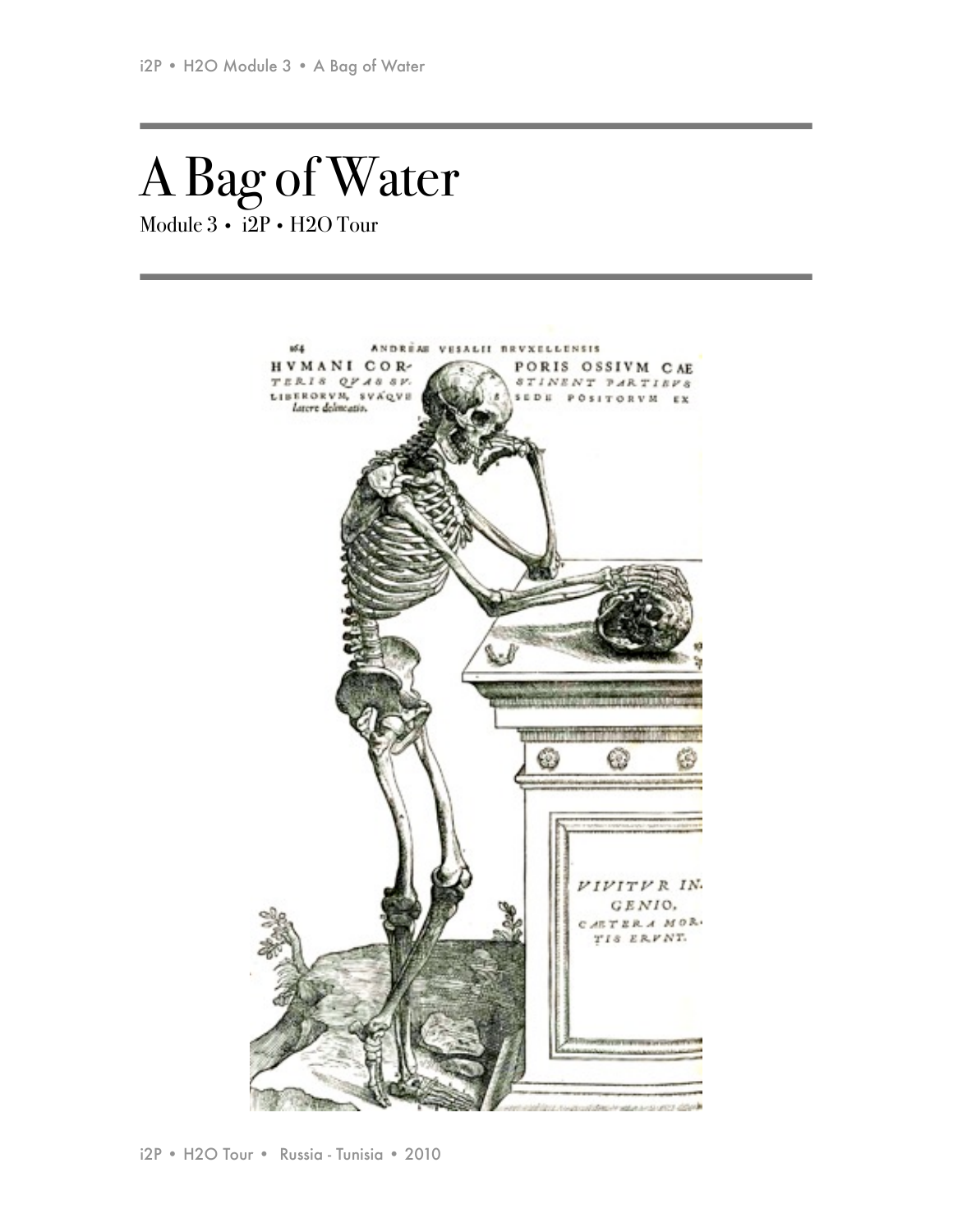"Water is fundamental for life and health. The human right to water is indispensable for leading a healthy life in human dignity. It is a pre-requisite to the realization of all other human rights."

> The United Nations Committee on Economic, Cultural and Social Rights Environment News Service, 27 Nov 2002



#### **BADWATER**

The Badwater Ultra-marathon (see: [Badwater\)](http://www.badwater.com/) is considered one of the most difficult foot races on Earth. It involves running 135 miles through the searing July heat of California's Death Valley on a course that leads through a number of mountain passes. A number of years ago Ray Zahab ran the Badwater. He was confident he could handle the course after a recent and successful 333 km run nonstop across the burning Nigerian desert. The Badwater started well but after 75 kilometers, quite suddenly, Ray began to feel woozy. Half a kilometer later he stopped to pee and discovered that his urine was the color of cola. Something was terribly wrong. The next thing Ray knew he was lying on his back with terrible abdominal cramps and leg spasms, completely unable to move, let alone run. He became delirious, and remembers little of the next few hours.

What happened to Ray?



Figure 1: Badwater Basin in Death Valley California (Source: Wikimedia)

# BODY OF WATER

The body is made up of many different systems, all of which require water in order to function. The human body needs so much water that 60% of the body of adult males and 55% of the body of adult females *is* water. Water makes up 99% of lean muscle tissue, 70% of blood, 10% of body fat and 22% of bone; even the skin contains water. Two-thirds of water in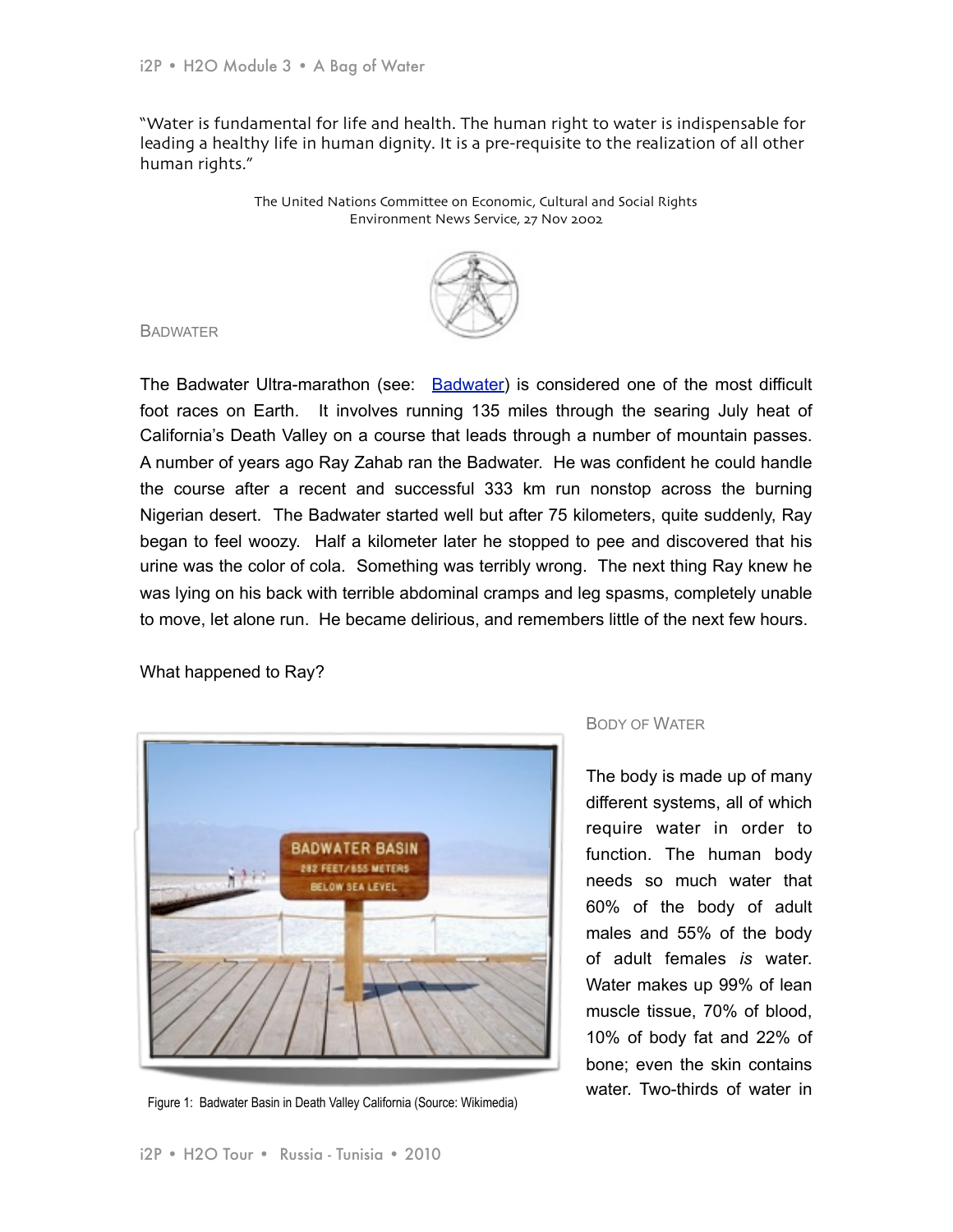he body (40% of overall body weight) can be found within cells (intracellularly) and the remaining 1/3 of water in the body (20% of overall body weight) can be found outside of cells (extracellularly).

#### WHAT DOES WATER DO IN THE BODY?

We have so much water in our bodies because it serves many important functions. One of the most important functions of water in the body is called *thermoregulation*, which is the regulation of body temperature. When a runner such as Ray goes on an adventure the muscles in their body are hard at work, and generate heat as they power the body

forward. The body produces sweat to help regulate the body temperature. When the sweat evaporates from the skin - a process called *evaporative cooling* - the temperature of the body is lowered. When a runner exercises in hot conditions they will be at greater risk of overheating and thus will sweat more to lose more heat. That is why when an athlete like Ray exerts themselves in hot conditions, like the Badwater Ultra-marathon, they will require a great deal of water not to become dehydrated.

#### Student Exercise

Assume two people were the same height (5' 10") but one weighed twice as much as the other (300 vs 150 lbs). If they are doing the same amount of exercise and were cooling their bodies by sweating, would they need to produce the same amount of sweat?

If you need help answering this see: [Surface to Volume](http://www.courseworkhelp.co.uk/GCSE/Science/16.htm)

Water serves many functions beyond thermoregulation, such as helping to digest food and transport nutrients. Water is the basis of saliva, which has enzymes to help break down food so that minerals and nutrients can be released and absorbed by the body. Once in the bloodstream or the cells of the body, water supports *catabolism,* the process of taking larger compounds like protein and carbohydrates, and breaking them into smaller molecules like amino acids and glucose for fuel and energy. Fats, amino acids,

Definition: Metabolism Metabolism is the set of chemical reactions that happen in living organisms to maintain life.

glucose, minerals and water-soluble vitamins (like B vitamins and Vitamin C) are thereby absorbed by the blood stream, which is 70% water, to be distributed throughout the body. Water is also an important component of *anabolism,* the process of building larger molecules in order to store fuels. The sum total of the catabolism and anabolism of substances in your body is your *metabolism*.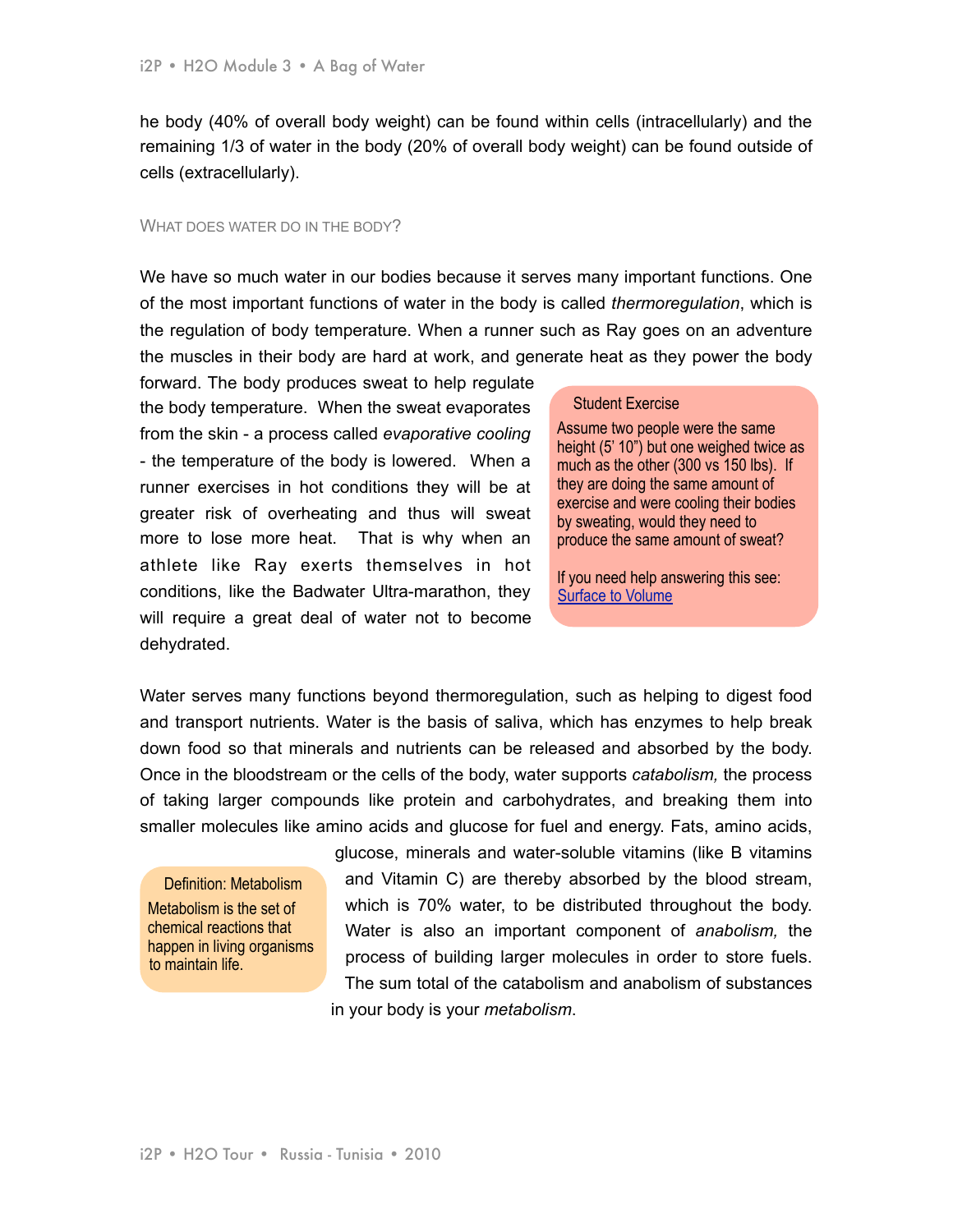In addition to helping break down, transport and store nutrients, water can also remove toxins from the body through perspiration, urination and defecation. Finally, water can help lubricate and cushion joints and organs.

#### HOW MUCH WATER IS ENOUGH?

he body is a dynamic system where the balance of water changes as water comes in The body is a dynamic system where the balance of water changes as water comes in and goes out. An average person needs about 64 oz (2 liters) of water per day, but this can vary depending on variables such as body size and shape, weight, underlying diseases (such as diabetes, or kidney disease) and the ambient temperature. In addition the health, or integrity of your skin can influence your ability to regulate your water balance. If you have a burn, or other skin conditions, you can lose a great deal of water. In this way the human body is a veritable 'bag of water' with the skin being the lining of the bag. If the lining of the bag is weak or has holes in it, the water can leak out. Lastly activity level influences the amount of daily water you require. If you exercise, particularly in a hot or humid environments then you will need more water. Ray will require more water to run in Tunisia then he would if he were relaxing, reading this module in Tunisia.

#### HOW IS WATER LOST?

The human body carefully regulates its water content because imbalances in water content can lead to severe illness and death. There are a host of mechanisms in the

body to regulate water levels but the organ with the main responsibility is the kidney. Kidneys have the ability to excrete more or less water in the form of urine. When the body becomes very dry the kidneys will concentrate urine (decrease water content) so that the urine becomes very dark. Conversely, if you drink a great deal of water you will urinate a lot and your urine will be very clear (high water content). There are some



Figure 1: Lamb Kidneys (Source: Rainer Zenz)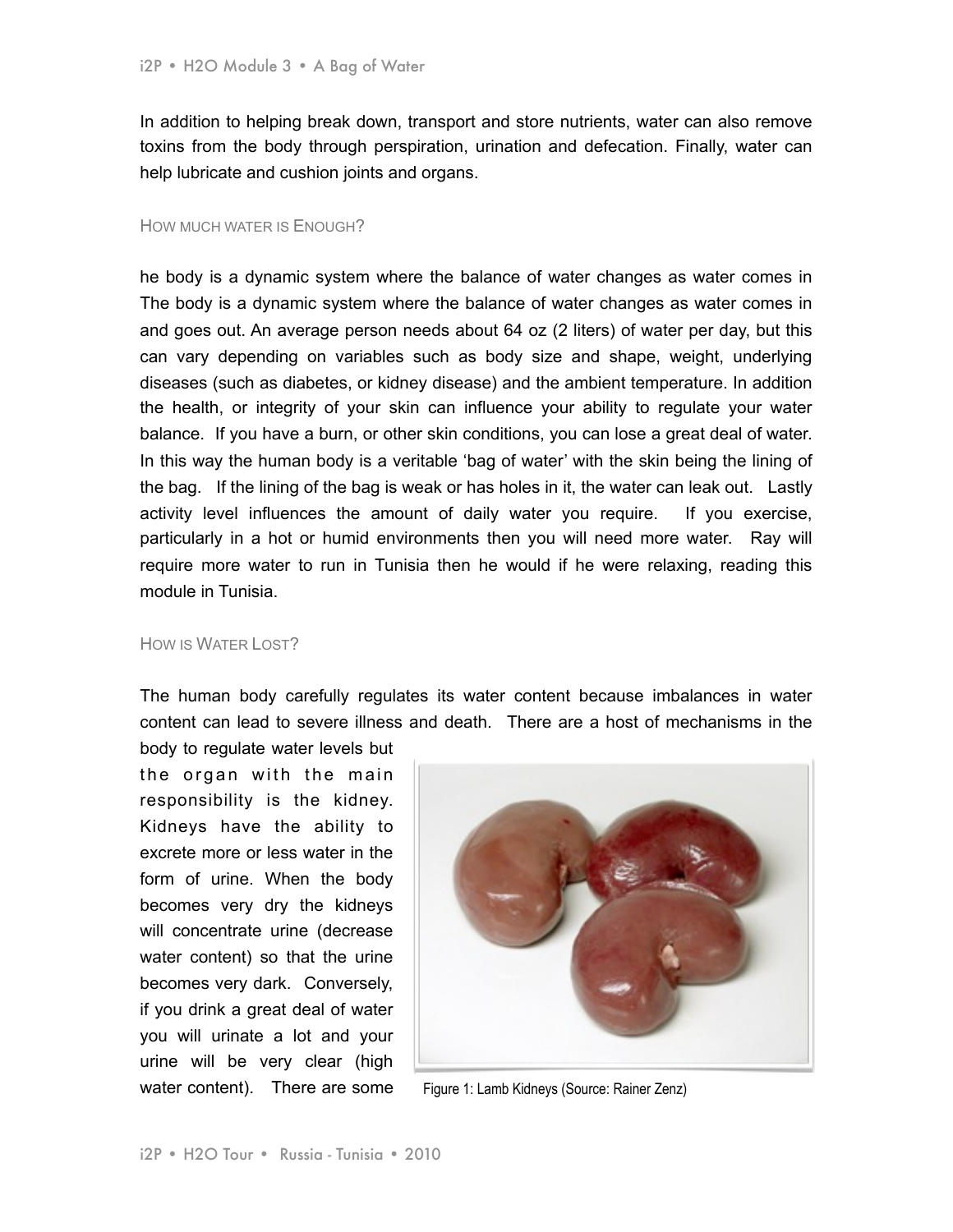diseases, like diabetes, that hamper the kidneys water regulation which can lead to serious illness.

The body can lose water in many ways, the most important pathways being through the kidneys and the lungs. Water is lost through the lungs as water vapor when people breath out. Additional water can be lost with prolonged exposure to dry air - such as when flying - or through crying. If you are sick, water can be lost through vomiting or diarrhea and if you are injured water can be lost through blood loss or burns. Finally, the use of drugs such alcohol, caffeine and amphetamines can cause kidneys to produce too much urine and result in water loss.

Statistically the most dangerous cause of water loss in the world is diarrhea. The illness is rarely a concern for individuals in developed countries (where treatment is available), but in underdeveloped countries, 1.81 million people die annually from diarrheal disease (6.9% of all deaths in the world); 1.5 million of these deaths are children. In some cases diarrhea can be prevented with a vaccination, or with hygiene interventions such as proper hand washing. In spite of these seemingly simple interventions, it is estimated that 88% of diarrheal death worldwide is the result of contaminated (disease bearing)

![](_page_4_Figure_4.jpeg)

Figure 1: Death rates from diarrhea 2004, world (source: World Health Organization).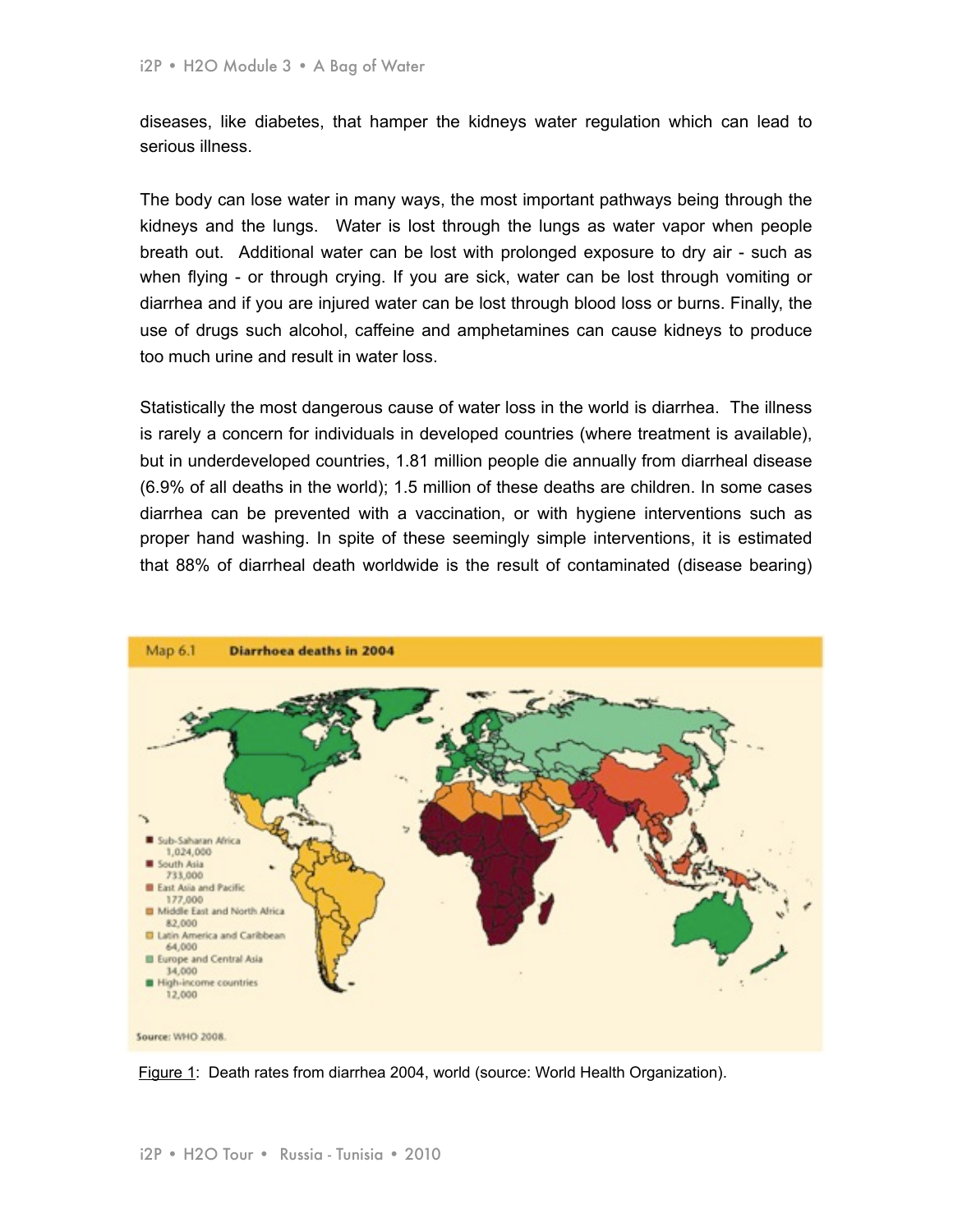water in poor countries, where even simple treatments for diarrhea, such as zinc supplements and oral rehydration therapy are unavailable.

## **DEHYDRATION**

Having less water than your body needs is a state called *dehydration*, and even low levels of dehydration can have negative effects on your body and brain function (cognition). The effects of dehydration can become noticeable with as little as a 2% decrease in water volume; a loss of 2.5% of water volume can result in a 25% loss of efficiency. Symptoms of mild dehydration include headaches, dry mouth, thirst, decreased urine output, dark urine, fatigue, irritability, decreased blood pressure and dizziness or fainting. Individuals with moderate to severe dehydration may have extreme

|                    | <b>Number of Days in the Shade</b> |                |          |                |                                     |           |
|--------------------|------------------------------------|----------------|----------|----------------|-------------------------------------|-----------|
| <b>Max Daily</b>   | No Water                           | 1 Quart        | 2 Quarts | 4 Quarts       | 10 Quarts                           | 20 Quarts |
| <b>Temperature</b> |                                    | 95 Liter       |          |                | 1.90 Liters 3.79 Liters 9.46 Liters | 18.93     |
|                    |                                    |                |          |                |                                     | Liters    |
| 120 F / 48.9 C     | $\overline{2}$                     | $\overline{2}$ | 2        | 2.5            | 3                                   | 4.5       |
| $110$ F $/$ 43.3 C | 3                                  | 3              | 3.5      | $\overline{4}$ | 5                                   | 7         |
| 100 F / 37.8 C     | 5                                  | 5.5            | 6        | 7              | 9.5                                 | 13.5      |
| 90 F / 32.2 C      | 7                                  | 8              | 9        | 10.5           | 15                                  | 23        |
| 80 F / 26.7 C      | 9                                  | 10             | 11       | 13             | 19                                  | 29        |
| 70 F / 21.1 C      | 10                                 | 11             | 12       | 14             | 20.5                                | 32        |
| 60 F / 15.6 C      | 10                                 | 11             | 12       | 14             | 21                                  | 32        |
| $50$ F / 10.0 C    | 10                                 | 11             | 12       | 14.5           | 21                                  | 32        |

TABLE 1: ESTIMATE IN DAYS OF HUMAN SURVIVAL AT VARYING TEMPERATURE AND WATER INTAKE

Source: **[Survival Topics](http://www.survivaltopics.com/survival/how-long-can-you-survive-without-water/)** 

lethargy, seizures, fainting, and sunken eyes. When an individual becomes dehydrated, they have less fluid volume (plasma) in their blood which means that their blood is thicker than usual. Because their blood is thicker they may have decreased blood pressure and their breathing may increase to compensate. Water loss greater than 15% can be fatal, but you can lose as much as 10% of your body weight through dehydration without experiencing long-term consequences.

Athletes are particularly susceptible to dehydration and their athletic performance may decrease by 30% even when slightly dehydrated. If Ray and the team in Tunisia become dehydrated by even a small amount, it could impair their speed and their ability to concentrate and make important decisions. Other symptoms that athletes may have